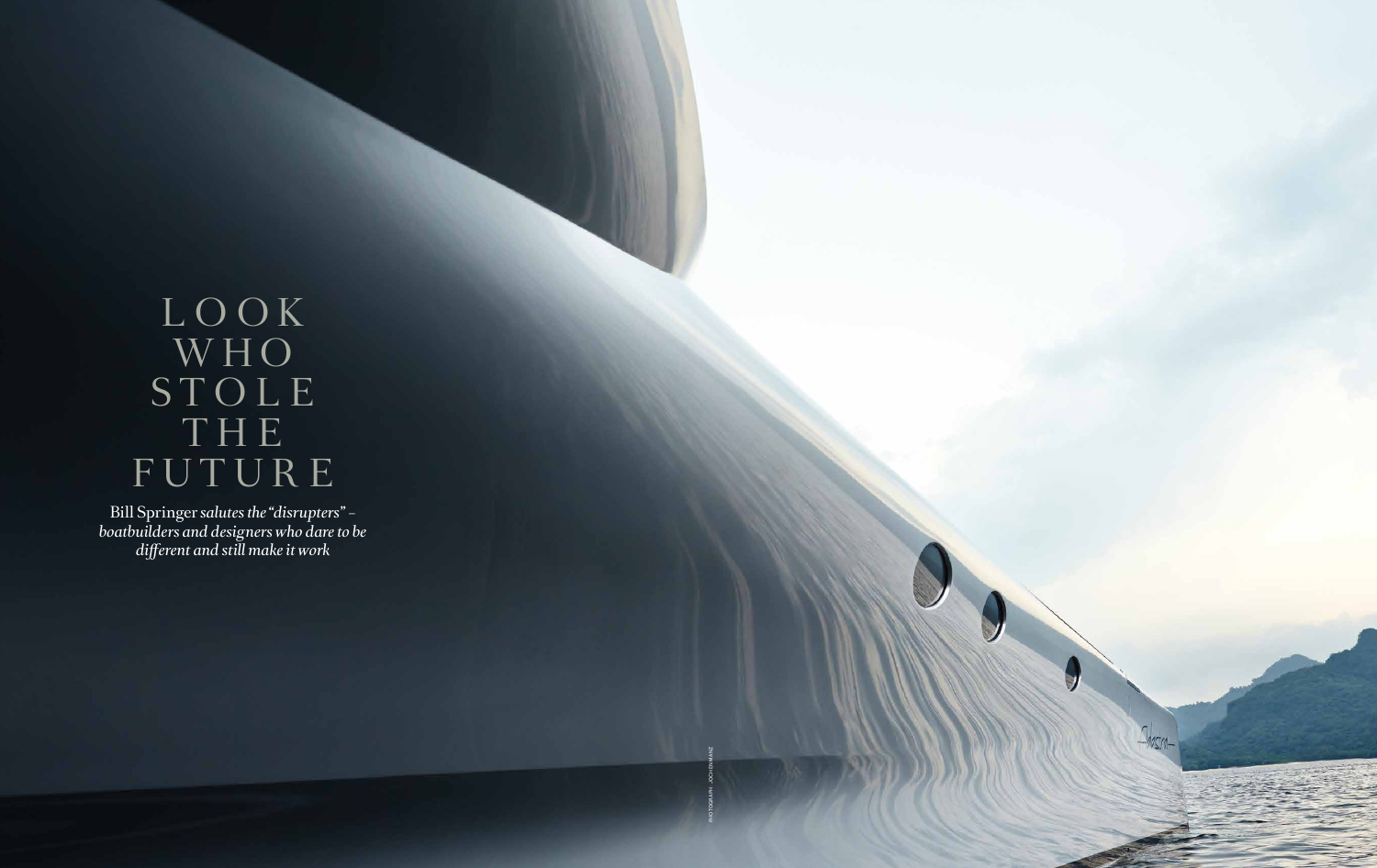

**S** a simple question: "Do you want to teve Jobs famously lured John Sculley from Pepsi to help him run Apple by asking sell sugar water for the rest of your life, or do you want to come with me and change the world?"

Sculley did join Jobs in 1983 but was ousted 10 years later by the Apple board for spending a fortune backing the wrong kind of microprocessor. It turns out that changing the world really is a lot harder than selling sugar water. Very few people, it seems, have the necessary combination of genius, tenacity, openmindedness and vision to create truly game-changing products.

The same can be said for modern yacht design and production. Marinas around the world are filled with beautiful, effective yachts, but ones that are designed within established aesthetic parameters. These boats often have to charter, and resale also looms large, so "Don't frighten the horses" is written into most briefs.

But there are yacht designers, largely driven by visionary owners, for whom the status quo isn't good enough. These innovators possess just the right amount of madness to break the rules and produce eye-catching boats that refuse to be pigeonholed.

These craft are more than just out-there concepts: they get built, they go on round-theworld adventures. And, like Steve Jobs did at Apple and Elon Musk is doing right now at Tesla, these "disrupters" are advancing the entire field of yacht design.

## JOHN SHUTTLEWORTH

The father and sons design team of John, Orion and Sky Shuttleworth caught lightning in a bottle with their award-winning 42.5 metre trimaran *Adastra*, launched in 2012. But it was no accident. "It was a really simple brief," says John. "The owner is an experienced offshore trimaran sailor, who wanted to convert to power. He wanted a boat with long-range capabilities, shallow draught, comfortable accommodation and good seakeeping ability in a wide range of conditions. He was also really passionate about being 'green' so it had to be fuel-efficient. The lines just came to me and we had a basic sketch of what the boat was going to look like almost immediately."

Simple but not easy. The Shuttleworths then did an exhaustive study that included tanktesting and computer modelling of every element of the design. They did a structural analysis of all the major components to keep weight low, with the result that the hull is built of a high-tech fibreglass/Kevlar/foam sandwich.

The deck and superstructure are built of carbon fibre cored with Nomex, while the interior cabinetry is featherweight oak veneers over honeycomb panels. Even the carbon fibre hatches, toilets, ports and ladders were custom-built for *Adastra* to save weight (and fuel).

John Shuttleworth is quick to point out how special this project was. "It's not often that you get to have such a free hand as a designer. We had our simple brief and made sure every design element had a specific purpose to improve the performance, stability, fuel economy and overall comfort of the hull."

Like Peter Johnstone and Steve Dashew (*see following pages*), John shakes off tags of maverick or rogue. "The fact *Adastra* turned out to be a gamechanger was just a happy coincidence," he says. "Every aspect of this boat was owner-focused. He came to us with a clear set of design parameters that encompassed some interesting elements. We came up with a design that performs beautifully and looks cool, too."

The reason more yachts as extreme as *Adastra* aren't built is "because yacht designers and builders have to eat!" John laughs, underlining the narrow market for truly avant-garde boat projects. "And you've got to be extremely passionate and slightly crazy to take on a project like this." But he thinks there's potential in the wave-piercing trimaran concept, and recently announced an extension of the range upwards to 70 and 80 metres and downwards to 32 metres.





PHOTOGRAPHS: ORION SHUTTLEWORTH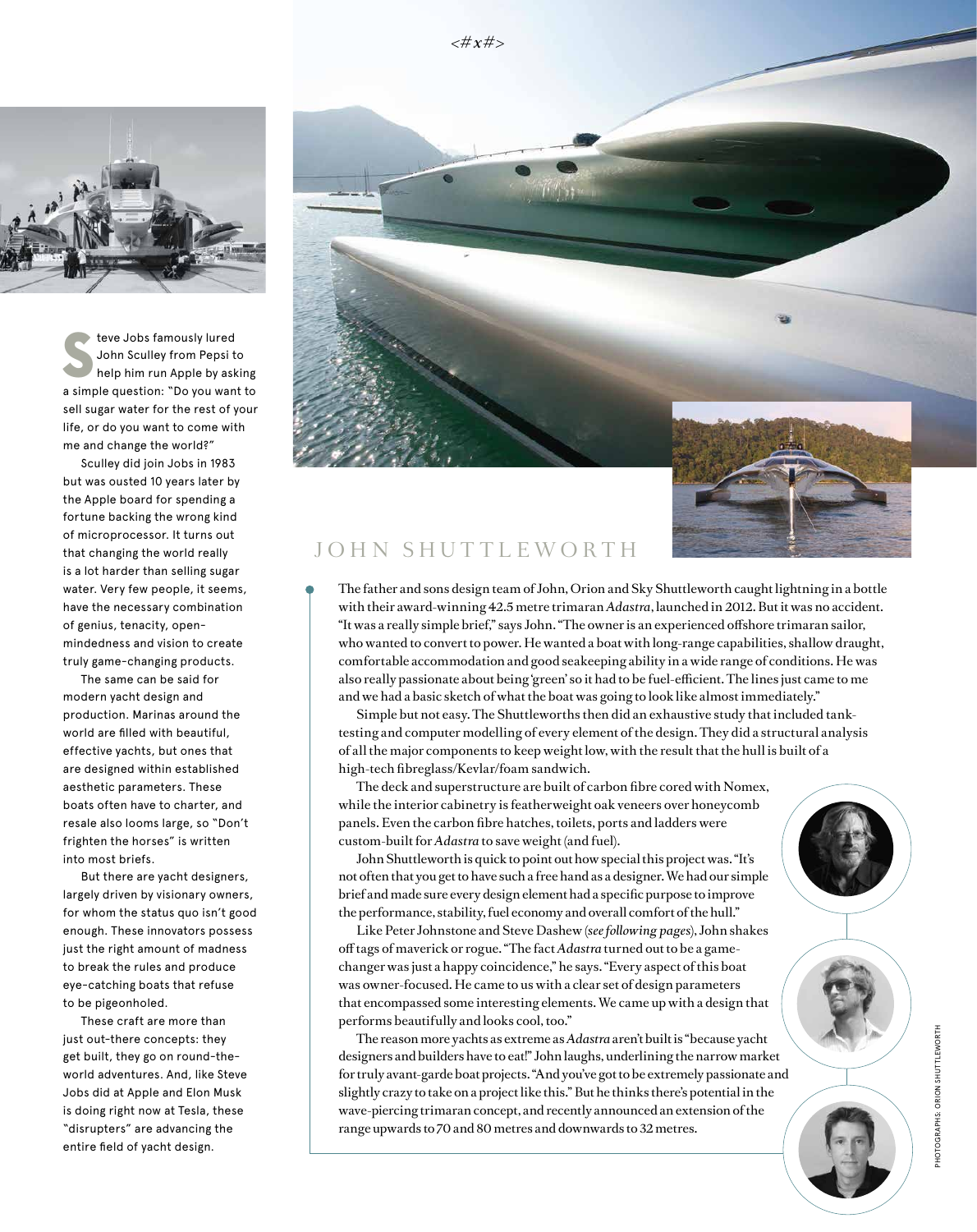



## STEVE DA SHEW

At first glance, Dashew's rugged, raw aluminium cruising yachts couldn't be more different than Peter Johnstone's all-carbon fliers (*see overleaf*). But looks don't tell the whole story: Dashew and Johnstone are cut from the same cloth. Both started in the boat business by building boats for themselves; both have strong, and in some cases controversial, opinions about what makes an ideal yacht. Most importantly, both continue to flout convention with disruptive design.

To Dashew, however, his designs aren't an attempt to upset the status quo. Rather, they just make sense. "Many hundreds of thousands of sea miles have taught us one immutable fact," says Dashew, referring to himself and wife Linda, with whom he has been sailing for more than 40 years. "You have to be mentally and physically comfortable at sea. Otherwise, excuses keep coming up to avoid leaving, and the dream of distant adventure turns into another marina. So what does it take to make the dream a reality? This starts with heavy weather safety, and the ability to recover capsize. Next is the ability to average 230 nautical miles a day – the magic number that, combined with a basic understanding of weather, keeps you safe and comfortable," he says.

How do you achieve this? It's simple, continues Dashew. "A yacht optimised to cross oceans will have a modest beam, relatively fine bows and stern for an easy ride in head seas and when running at speed, and an interior that concentrates living and working areas close to the motion centre. It will also have draught in the area of 1.5 metres, watertight bulkheads, coffer dams around the stabilisers, plenty of machinery access and an electrical system that does not require a genset running 24 hours a day."

Dashew first made waves by designing and building a purposeful offshore cruising sailboat that he and Linda could take around the world, which led to him designing a series of sailboats – and then motor yachts – that have earned an almost fanatical following. He brooks no compromise in the design of his yachts. If it can't cross an ocean safely, it doesn't get built. "We've always designed and built boats according to a few simple principles that matter to offshore cruisers," he says.

"Safety and self-sufficiency have always been paramount. So every boat we've built has been designed to be able to sustain a hard grounding at full speed with minimal damage. We've also adhered to the rule that safety depends on superior steering control, stability and the ability to handle rough weather."

These rules apply equally to his sailboat designs and the new breed of FPBs (functional power boats) built at New Zealand's Circa Marine. The whole range, running from 19.5 to 35 metres, features the trademark narrow, bare aluminium hull. "What gives us the biggest thrill is the fact that, for the most part, our yachts spend a majority of their lives crossing oceans and at anchor, rather than sitting in marinas," he says. "And of the sailboats for which we have mileage, the average is something like 57,000 miles covered for each, with numerous circumnavigations."